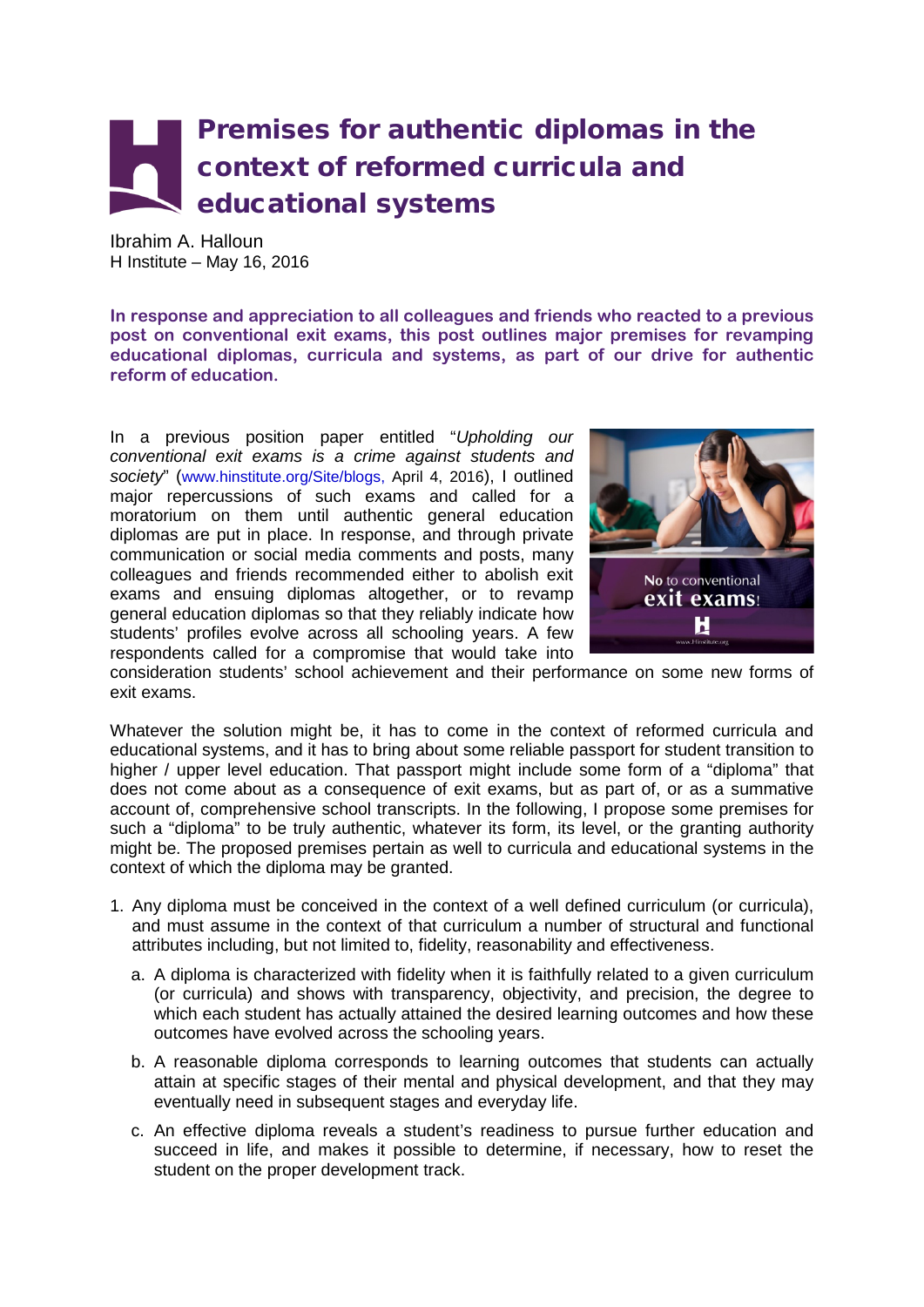- 2. The diploma attributes mentioned above require that the corresponding curriculum (or curricula) be set in the context of a proper pedagogical framework for the purpose of bringing about well-rounded citizens empowered for lifelong learning and success in life:
	- a. The curriculum must therefore consist not of a rigid system for the transmission of a repertoire of canned information and routines, but of a dynamic system that brings about students with a profile that embodies patterns of success and excellence in modern life. Such a profile would pertain to a citizen of progressive mindset, productive habits, profound knowledge, and principled affects (4P Profile).
	- b. The profile must be flexibly defined, and subsequently developed within a suitable learning ecology, in the context of a pedagogical framework that is common to all curricula which a student may follow throughout schooling years in order to ensure coherence within and across different subject matters.
	- c. The pedagogical framework must include reasonable and affordable tenets and principles that stem from pertinent educational and cognitive research, especially about brain structure and development, and mind processes and evolution, and about the learning ecology that is most suitable for students to gradually develop the desired profile throughout the years.
	- d. The flexible profile must be explicitly translated in a program of study in the form of attainable learning outcomes that cover all four cognitive and behavioral dimensions pertaining respectively to knowledge content, reasoning skills, practical dexterities (perceptual and motor skills, communication included), and affective controls (values and dispositions included).
	- e. Learning outcomes may be grouped in clusters that reflect specific systemic patterns. Each cluster would cover all four dimensions and pertain to a particular system or set of similar systems of conceptual or physical nature. A cluster may also be designed so as to make up either a specific competency to achieve a specific task (e.g., solving a specific problem about a particular system/situation) or a generic competency that allows the deployment of attained learning outcomes in novel situations and in the development of new learning outcomes (and subsequently new competencies).
	- f. The curriculum must follow the dictum "less is more" in setting its program of study and concentrate more on generic than specific learning outcomes, and more on skills for knowledge construction and deployment than on the content of knowledge in any subject matter. Many reasons stand behind this point including but not limited to the following:
		- Knowledge proliferates in our era and even changes in certain fields at an exponential rate that no textbook or any other traditional medium can keep up with, even at the level of fundamental conceptions. Meanwhile, anybody with electronic communication devices at their disposition may have spontaneous access to virtually any information they need.
		- Content knowledge and specific skills that students may need in their daily life and eventually in their professional life vary depending on their current and prospective interests and needs. Nevertheless, there may always be things that are of common interest and value within any subject matter and that would be worth attending to in the corresponding curriculum.
		- We constantly witness the surge of new life conditions and new professions that are often unpredictable and that require new knowledge and skills that may never be accounted for in any traditional textbook.
		- Meaningful learning that should be the object of any curriculum is about empowering students for the deployment of any attained learning outcome in novel and unfamiliar situations within and outside the domain in which the outcome had been attained, especially in everyday life situations.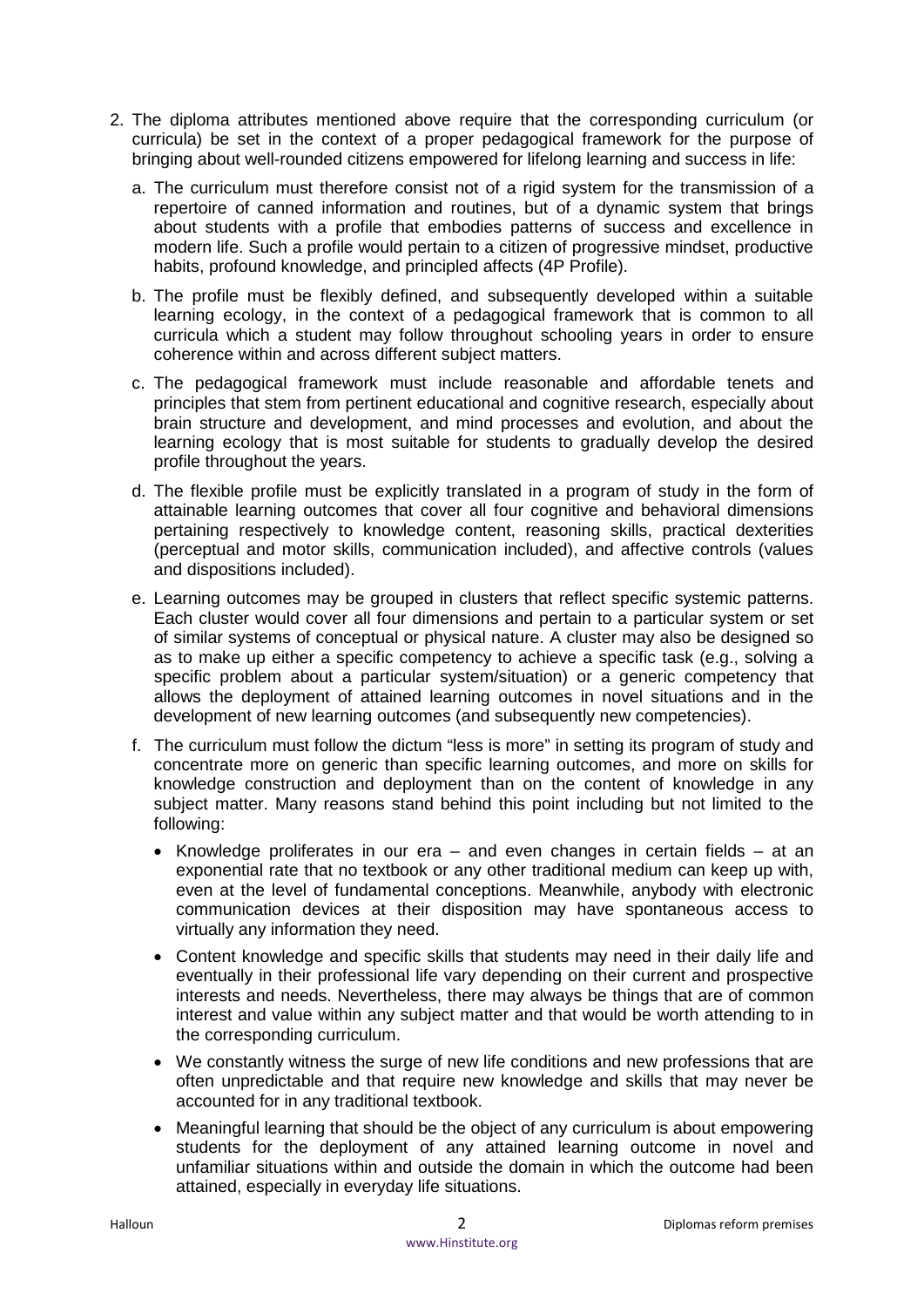- g. The curriculum must be flexible in specifying the learning outcomes to be attained at various age levels, and the desired evolution tracks across various levels. For mental and physical development tracks normally vary among students because of morphologic and ecologic factors that may not be necessarily controllable within the school confinement, notwithstanding the existence of common (but not identical) factors. This has nothing to do with "intelligence" which research has proven to be no more than 24% genetic, and constantly variable, not constant as some still believe, depending on life conditions and meaningful learning opportunities.
- 3. Any diploma must abide by a value system including, but not limited to, fairness, justice, and equity.
	- a. A fair diploma pertains to all fundamental and critical learning outcomes in the corresponding curriculum (or curricula), and accounts for all factors that may affect the attainment of such outcomes.
	- b. A just diploma relies on students' history across all years covered by the curriculum, and not on a single spot of that history (like conventional exit exams), and on assessments that pertain strictly to profile development; it does not hold students accountable for whatever they are not responsible of (like teachers' lack of proper professional competencies).
	- c. An equitable diploma, and curriculum alike, accounts for all pertinent differences among students, especially those pertaining to developmental tracks, communication skills, interests, and demographic status.
- 4. The curriculum must abide by the same value system of the diploma and must satisfy a number of conditions to this end including but not limited to the following:
	- a. The curriculum must specify the fundamental and critical learning outcomes that must be targeted in ascertaining student profiles at specific points and in specific contexts, and the standard tracks against which the profile evolution must be ascertained across the years.
	- b. The curriculum must flexibly set assessment types and corresponding mechanisms for each type of learning outcomes, as well as the benchmarks for ascertaining the extent to which each outcome has been attained and the manner in which it has evolved.
	- c. Assessment must not be an end by itself, but an integral part of a curriculum, and its mechanisms, especially feedback mechanisms, must be an integral part of the comprehensive learning ecology that the curriculum is about.
	- d. The curriculum must give due merits to the three functions of authentic assessment: assessment "of" learning, assessment "for" learning, and assessment "as" learning, with an increasing focus from the former to the latter that is the most important function of them all.
- 5. A curriculum cannot fulfill its function, and subsequently a diploma cannot viably reflect the development of the desired profile, unless the curriculum is designed and deployed in the context of a proper educational system. The "diploma" we are calling for in the context of the above set curricula requires that the educational system be set on a number of premises including the following:
	- a. Education must be considered as fundamental assets for the very existence of a nation, and a national investment for sustainability and continuous development.
	- b. The educational system must be laid on purposeful foundations, and on objective and transparent principles, rules, and standards for every component of the system, especially the curriculum (for its design, deployment, evaluation, and refinement), the school, and the teacher.